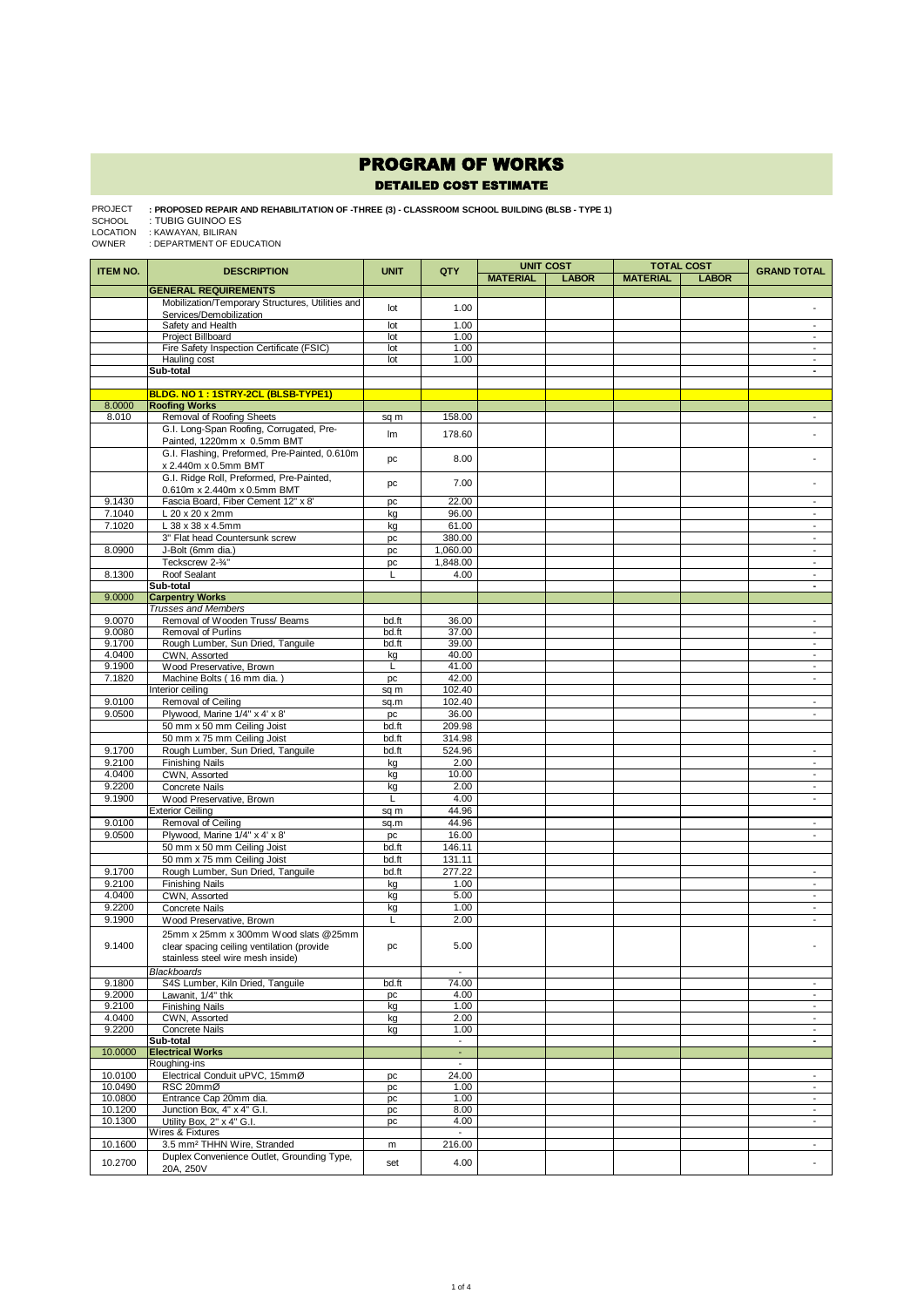| <b>ITEM NO.</b> | <b>DESCRIPTION</b>                                                                | <b>UNIT</b> | QTY            | <b>UNIT COST</b> |              | <b>TOTAL COST</b> |              | <b>GRAND TOTAL</b>       |
|-----------------|-----------------------------------------------------------------------------------|-------------|----------------|------------------|--------------|-------------------|--------------|--------------------------|
|                 |                                                                                   |             |                | <b>MATERIAL</b>  | <b>LABOR</b> | <b>MATERIAL</b>   | <b>LABOR</b> |                          |
| 10.3200         | 3 Single Pole Wall Switches in One Switch<br>Plate (10 AMP, 230V)                 | set         | 2.00           |                  |              |                   |              |                          |
| 10.3610         | FL 1 x 40W Industrial Type                                                        | set         | 12.00          |                  |              |                   |              |                          |
| 10.3310         | Safety Switch 30A 2P                                                              | set         | 1.00           |                  |              |                   |              |                          |
| 10.5500         | <b>Electrical Tape</b>                                                            | pc          | 2.00           |                  |              |                   |              | $\overline{\phantom{a}}$ |
| 10.5400         | Wall Fan, 60W, 230V, 60Hz                                                         | set         | 4.00           |                  |              |                   |              | $\overline{\phantom{a}}$ |
|                 | Sub-total                                                                         |             | $\blacksquare$ |                  |              |                   |              |                          |
| 6.0000          | <b>Doors and Windows</b>                                                          |             |                |                  |              |                   |              |                          |
| 6.0100          | Removal of Door with Jamb                                                         | set         | 2.00           |                  |              |                   |              | $\overline{\phantom{a}}$ |
| 6.0200          | Removal of Window with Jamb                                                       | sq.m        | 31.00          |                  |              |                   |              |                          |
| 6.0200          | Removal of Window with Jamb                                                       | sq.m        | 5.00           |                  |              |                   |              |                          |
| 6.0600          | Door Jamb                                                                         | bd.ft       | 44.00          |                  |              |                   |              | $\overline{\phantom{0}}$ |
| 6.0330          | D-2, (0.90m x 2.10m) Panel Door                                                   | set         | 2.00           |                  |              |                   |              | $\overline{\phantom{0}}$ |
| 6.2000          | Hinges, Standard 3-1/2" x 3-1/2"                                                  | pa          | 8.00           |                  |              |                   |              | $\overline{\phantom{a}}$ |
| 6.1900          | Entrance, Lever Lockset                                                           | set         | 2.00           |                  |              |                   |              |                          |
| 6.0700          | Window Jamb                                                                       | bd.ft       | 203.00         |                  |              |                   |              |                          |
| 6.1009          | Jalousie Window with Clear Glass Blades on<br>JalouPlus Type Silver Colored Frame | sq.ft       | 190.00         |                  |              |                   |              |                          |
| 6.1500          | <b>Security Grilles</b>                                                           | sq.ft       | 95.12          |                  |              |                   |              |                          |
|                 | Sub-total                                                                         |             |                |                  |              |                   |              | $\blacksquare$           |
| 13,0000         | <b>Painting Works</b>                                                             |             |                |                  |              |                   |              |                          |
|                 | Concrete surfaces                                                                 | sq.m        | 100.00         |                  |              |                   |              |                          |
| 13.0100         | Neutralizer                                                                       | gal         | 2.00           |                  |              |                   |              | $\overline{\phantom{a}}$ |
| 13.0200         | Latex, Flat                                                                       | gal         | 4.00           |                  |              |                   |              | $\overline{\phantom{a}}$ |
| 13.0400         | Latex, Semi Gloss                                                                 | gal         | 4.00           |                  |              |                   |              | $\overline{\phantom{a}}$ |
| 13.0500         | Acri Color                                                                        | grt         | 1.00           |                  |              |                   |              |                          |
|                 | <b>Interior Ceiling</b>                                                           | sq.m        | 102.40         |                  |              |                   |              |                          |
| 13.0600         | Enamel, Flatwall                                                                  | gal         | 6.00           |                  |              |                   |              | $\overline{\phantom{a}}$ |
| 13,0800         | Enamel, Semi Gloss                                                                | gal         | 11.00          |                  |              |                   |              | $\overline{\phantom{a}}$ |
| 13.0900         | Paint Thinner                                                                     | qal         | 5.00           |                  |              |                   |              | $\overline{\phantom{a}}$ |
|                 | <b>Exterior Ceiling</b>                                                           | sq.m        | 44.96          |                  |              |                   |              |                          |
| 13.0600         | Enamel, Flatwall                                                                  | gal         | 3.00           |                  |              |                   |              | $\overline{\phantom{a}}$ |
| 13.0800         | Enamel, Semi Gloss                                                                | gal         | 5.00           |                  |              |                   |              | $\overline{\phantom{a}}$ |
| 13.0900         | Paint Thinner                                                                     | qal         | 2.00           |                  |              |                   |              |                          |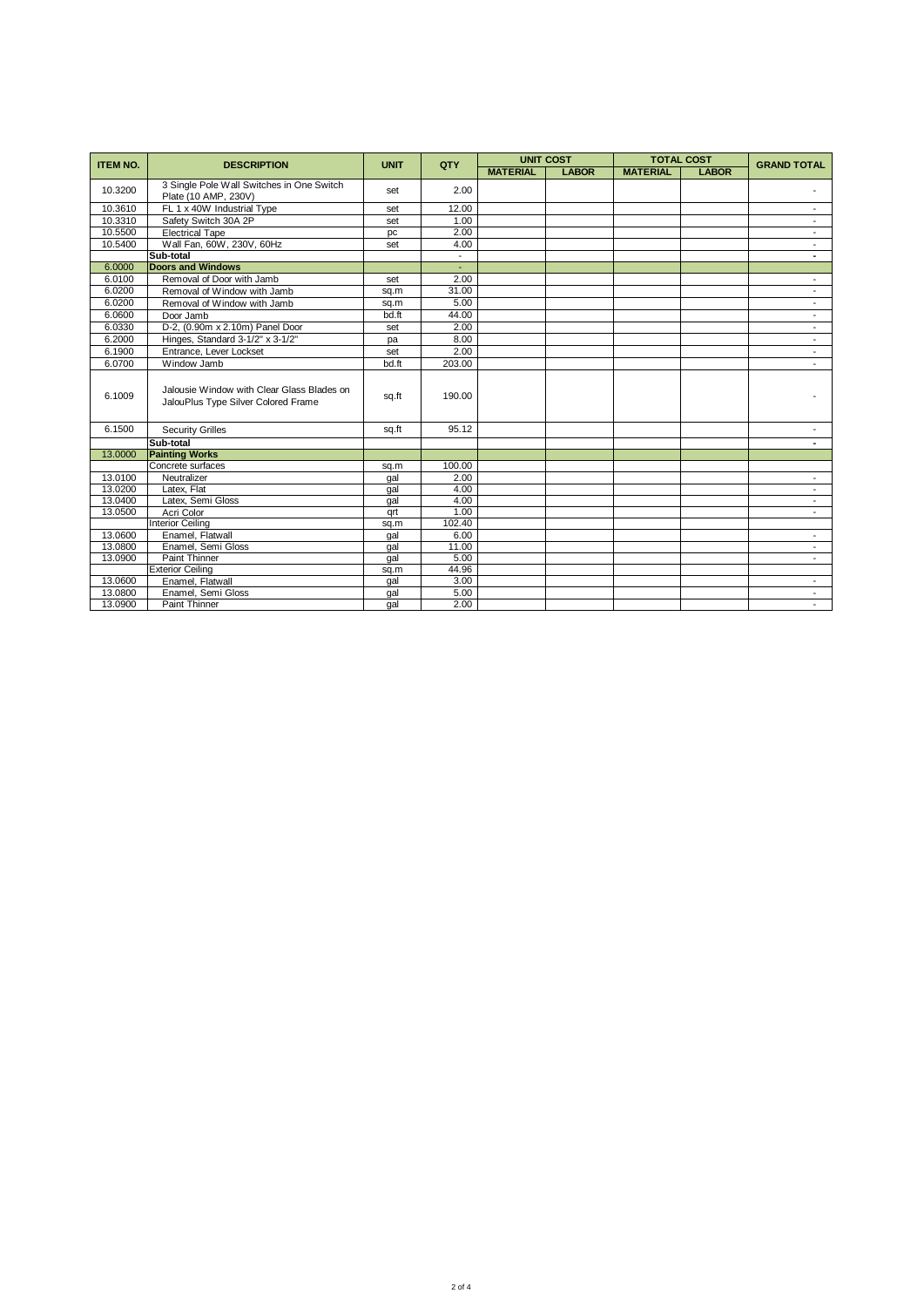| <b>ITEM NO.</b>    | <b>DESCRIPTION</b>                                      | <b>UNIT</b>    | QTY                      | <b>UNIT COST</b><br><b>TOTAL COST</b> |              |                 | <b>GRAND TOTAL</b> |                                                      |
|--------------------|---------------------------------------------------------|----------------|--------------------------|---------------------------------------|--------------|-----------------|--------------------|------------------------------------------------------|
|                    |                                                         |                |                          | <b>MATERIAL</b>                       | <b>LABOR</b> | <b>MATERIAL</b> | <b>LABOR</b>       |                                                      |
|                    | Partition Wall                                          | sq.m           | 15.00                    |                                       |              |                 |                    |                                                      |
| 13.0600<br>13.0800 | Enamel, Flatwall                                        | gal            | 1.00<br>2.00             |                                       |              |                 |                    | $\overline{\phantom{a}}$<br>$\overline{\phantom{a}}$ |
| 13.0900            | Enamel, Semi Gloss<br>Paint Thinner                     | gal<br>gal     | 1.00                     |                                       |              |                 |                    | $\overline{\phantom{a}}$                             |
|                    | Doors and Windows                                       | sq.m           | 51.00                    |                                       |              |                 |                    |                                                      |
| 13.0600            | Enamel, Flatwall                                        | gal            | 3.00                     |                                       |              |                 |                    | $\overline{\phantom{a}}$                             |
| 13.0700            | <b>Glazing Putty</b>                                    | gal            | 3.00                     |                                       |              |                 |                    | $\overline{\phantom{a}}$                             |
| 13.0800            | Enamel, Semi Gloss                                      | gal            | 6.00                     |                                       |              |                 |                    | $\overline{\phantom{a}}$                             |
| 13.0900            | Paint Thinner                                           | gal            | 3.00                     |                                       |              |                 |                    | $\overline{\phantom{a}}$                             |
|                    | Sub-total                                               |                |                          |                                       |              |                 |                    | ٠                                                    |
| 2.0200             | Ramp on Fill (with Ramp Railing)<br>Portland Cement     | cu.m<br>bag    | 0.54<br>5.00             |                                       |              |                 |                    | $\overline{\phantom{a}}$                             |
| 2.0400             | Crushed Gravel 1"                                       | cu.m           | 0.75                     |                                       |              |                 |                    | $\overline{\phantom{a}}$                             |
| 2.0500             | Washed Sand                                             | cu.m           | 0.50                     |                                       |              |                 |                    | $\overline{\phantom{a}}$                             |
| 5.0400             | 10mm x 6m RSB                                           | kg             | 23.28                    |                                       |              |                 |                    | $\overline{\phantom{a}}$                             |
| 3.1200             | G.I. Tie Wire                                           | kg             | 1.00                     |                                       |              |                 |                    | $\overline{\phantom{a}}$                             |
| 7.2610             | G.I. Pipe 1-1/2"Ø Sch. 40                               | pc             | 6.00                     |                                       |              |                 |                    | $\overline{\phantom{a}}$                             |
| 7.3600             | <b>Welding Rod</b>                                      | kg             | 3.00                     |                                       |              |                 |                    | $\overline{\phantom{a}}$                             |
|                    | Sub-total                                               |                |                          |                                       |              |                 |                    | $\blacksquare$                                       |
|                    | BLDG. NO 2: 1STRY-1CL (BLSB-TYPE1)                      |                |                          |                                       |              |                 |                    |                                                      |
| 8.0000             | <b>Roofing Works</b>                                    |                |                          |                                       |              |                 |                    |                                                      |
| 8.010              | Removal of Roofing Sheets                               | sq m           | 79.00                    |                                       |              |                 |                    | $\overline{\phantom{a}}$                             |
|                    | G.I. Long-Span Roofing, Corrugated, Pre-                | Im             | 89.30                    |                                       |              |                 |                    |                                                      |
|                    | Painted, 1220mm x 0.5mm BMT                             |                |                          |                                       |              |                 |                    |                                                      |
|                    | G.I. Flashing, Preformed, Pre-Painted, 0.610m           | pc             | 4.00                     |                                       |              |                 |                    |                                                      |
|                    | x 2.440m x 0.5mm BMT                                    |                |                          |                                       |              |                 |                    |                                                      |
|                    | G.I. Ridge Roll, Preformed, Pre-Painted,                | pc             | 3.50                     |                                       |              |                 |                    |                                                      |
|                    | 0.610m x 2.440m x 0.5mm BMT                             |                |                          |                                       |              |                 |                    |                                                      |
| 9.1430             | Fascia Board, Fiber Cement 12" x 8'                     | pc             | 11.00                    |                                       |              |                 |                    | $\overline{\phantom{a}}$<br>$\overline{\phantom{a}}$ |
| 7.1040<br>7.1020   | L 20 x 20 x 2mm<br>L 38 x 38 x 4.5mm                    | kg<br>kg       | 48.00<br>30.50           |                                       |              |                 |                    | $\overline{\phantom{a}}$                             |
|                    | 3" Flat head Countersunk screw                          | pc             | 190.00                   |                                       |              |                 |                    | $\overline{\phantom{a}}$                             |
| 8.0900             | J-Bolt (6mm dia.)                                       | pc             | 530.00                   |                                       |              |                 |                    | $\overline{\phantom{a}}$                             |
|                    | Teckscrew 2-3/4"                                        | pc             | 924.00                   |                                       |              |                 |                    | $\blacksquare$                                       |
| 8.1300             | Roof Sealant                                            | Г              | 2.00                     |                                       |              |                 |                    | $\overline{\phantom{a}}$                             |
|                    | Sub-total                                               |                |                          |                                       |              |                 |                    | ÷                                                    |
| 9.0000             | <b>Carpentry Works</b>                                  |                |                          |                                       |              |                 |                    |                                                      |
|                    | <b>Trusses and Members</b>                              |                |                          |                                       |              |                 |                    |                                                      |
| 9.0070             | Removal of Wooden Truss/ Beams                          | bd.ft          | 18.00                    |                                       |              |                 |                    | $\overline{\phantom{a}}$                             |
| 9.0080<br>9.1700   | Removal of Purlins<br>Rough Lumber, Sun Dried, Tanguile | bd.ft<br>bd.ft | 18.50<br>19.50           |                                       |              |                 |                    | $\overline{\phantom{a}}$<br>$\overline{\phantom{a}}$ |
| 4.0400             | CWN, Assorted                                           | kg             | 20.00                    |                                       |              |                 |                    | $\overline{\phantom{a}}$                             |
| 9.1900             | Wood Preservative, Brown                                | L              | 20.50                    |                                       |              |                 |                    | $\overline{\phantom{a}}$                             |
| 7.1820             | Machine Bolts (16 mm dia.)                              | pc             | 21.00                    |                                       |              |                 |                    | $\overline{\phantom{a}}$                             |
|                    | Interior ceiling                                        | sq m           | 51.20                    |                                       |              |                 |                    |                                                      |
| 9.0100             | Removal of Ceiling                                      | sq.m           | 51.20                    |                                       |              |                 |                    | $\overline{\phantom{a}}$                             |
| 9.0500             | Plywood, Marine 1/4" x 4' x 8'                          | pc             | 18.00                    |                                       |              |                 |                    | $\overline{\phantom{a}}$                             |
|                    | 50 mm x 50 mm Ceiling Joist                             | bd.ft          | 104.99                   |                                       |              |                 |                    |                                                      |
|                    | 50 mm x 75 mm Ceiling Joist                             | bd.ft          | 157.49                   |                                       |              |                 |                    |                                                      |
| 9.1700             | Rough Lumber, Sun Dried, Tanguile                       | bd.ft          | 262.48                   |                                       |              |                 |                    | $\overline{\phantom{a}}$                             |
| 9.2100             | <b>Finishing Nails</b>                                  | kg             | 1.00                     |                                       |              |                 |                    | $\overline{\phantom{a}}$<br>$\overline{\phantom{a}}$ |
| 4.0400<br>9.2200   | CWN, Assorted<br>Concrete Nails                         | kg<br>kg       | 5.00<br>1.00             |                                       |              |                 |                    | $\overline{\phantom{a}}$                             |
| 9.1900             | Wood Preservative, Brown                                | L              | 2.00                     |                                       |              |                 |                    | $\overline{\phantom{a}}$                             |
|                    | <b>Exterior Ceiling</b>                                 | sq m           | 22.48                    |                                       |              |                 |                    |                                                      |
| 9.0100             | Removal of Ceiling                                      | sq.m           | 22.48                    |                                       |              |                 |                    | $\blacksquare$                                       |
| 9.0500             | Plywood, Marine 1/4" x 4' x 8'                          | pc             | 8.00                     |                                       |              |                 |                    | $\overline{\phantom{a}}$                             |
|                    | 50 mm x 50 mm Ceiling Joist                             | bd.ft          | 73.06                    |                                       |              |                 |                    |                                                      |
|                    | 50 mm x 75 mm Ceiling Joist                             | bd.ft          | 65.55                    |                                       |              |                 |                    |                                                      |
| 9.1700             | Rough Lumber, Sun Dried, Tanguile                       | bd.ft          | 138.61                   |                                       |              |                 |                    | $\overline{\phantom{0}}$                             |
| 9.2100             | <b>Finishing Nails</b>                                  | kg             | 0.50                     |                                       |              |                 |                    | $\overline{\phantom{a}}$                             |
| 4.0400             | CWN, Assorted                                           | kg             | 2.50                     |                                       |              |                 |                    | $\overline{\phantom{a}}$                             |
| 9.2200             | Concrete Nails                                          | kg             | 0.50                     |                                       |              |                 |                    | $\overline{\phantom{a}}$                             |
| 9.1900             | Wood Preservative, Brown                                | Г              | 1.00                     |                                       |              |                 |                    | $\overline{\phantom{a}}$                             |
|                    | 25mm x 25mm x 300mm Wood slats @25mm                    |                |                          |                                       |              |                 |                    |                                                      |
| 9.1400             | clear spacing ceiling ventilation (provide              | pc             | 4.00                     |                                       |              |                 |                    |                                                      |
|                    | stainless steel wire mesh inside)                       |                |                          |                                       |              |                 |                    |                                                      |
|                    | <b>Blackboards</b>                                      |                | $\overline{\phantom{a}}$ |                                       |              |                 |                    |                                                      |
| 9.1800<br>9.2000   | S4S Lumber, Kiln Dried, Tanguile<br>Lawanit, 1/4" thk   | bd.ft          | 37.00<br>2.00            |                                       |              |                 |                    | $\overline{\phantom{a}}$<br>$\overline{\phantom{a}}$ |
| 9.2100             | <b>Finishing Nails</b>                                  | pc<br>kg       | 0.50                     |                                       |              |                 |                    | $\overline{\phantom{a}}$                             |
| 4.0400             | CWN, Assorted                                           | kg             | 1.00                     |                                       |              |                 |                    | $\overline{\phantom{a}}$                             |
| 9.2200             | Concrete Nails                                          | kg             | 0.50                     |                                       |              |                 |                    | $\blacksquare$                                       |
|                    | Sub-total                                               |                | $\blacksquare$           |                                       |              |                 |                    | $\blacksquare$                                       |
| 10.0000            | <b>Electrical Works</b>                                 |                | ÷.                       |                                       |              |                 |                    |                                                      |
|                    | Roughing-ins                                            |                | $\overline{\phantom{a}}$ |                                       |              |                 |                    |                                                      |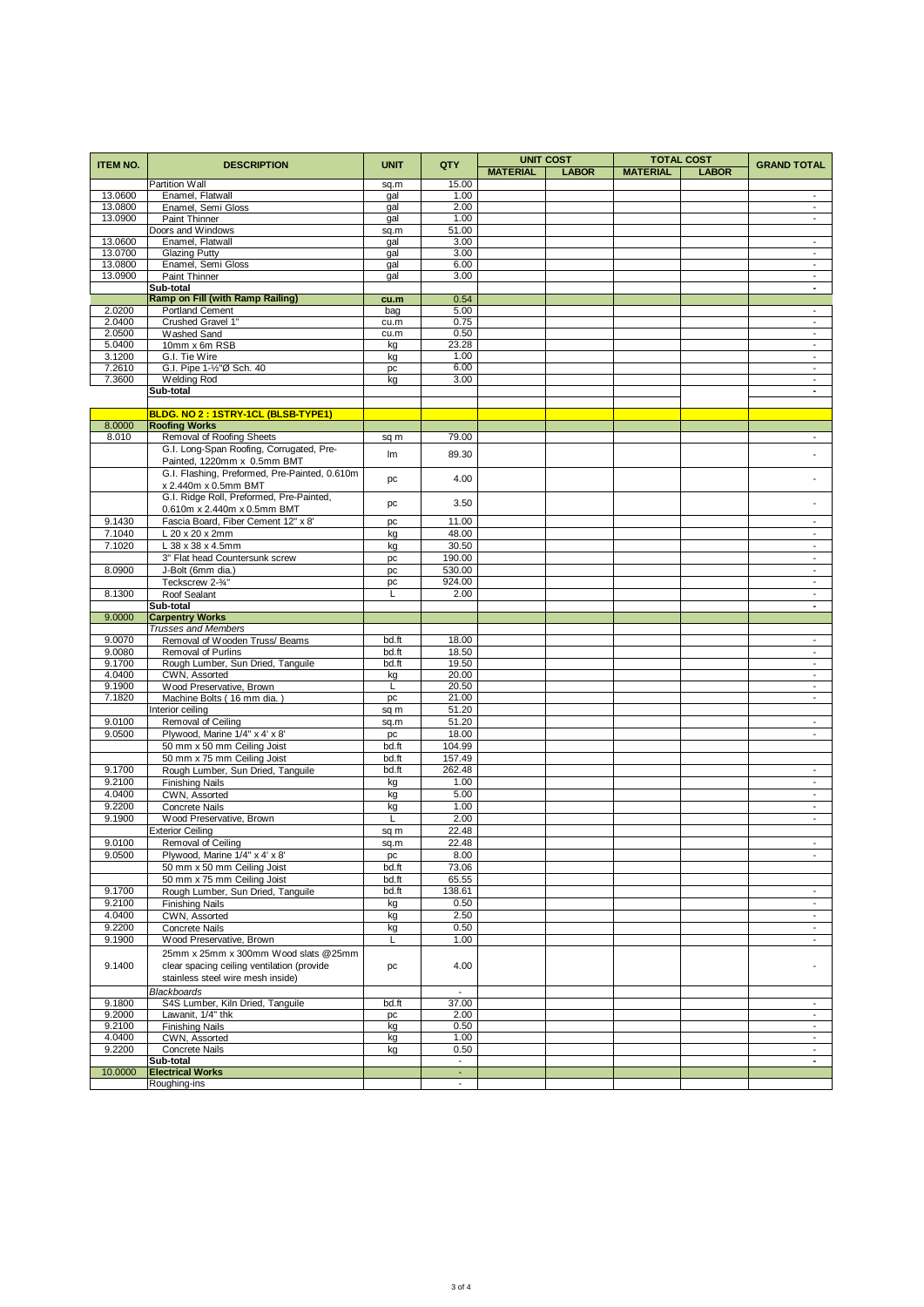| <b>ITEM NO.</b>  | <b>DESCRIPTION</b>                             | <b>UNIT</b> | QTY                      | <b>UNIT COST</b><br><b>TOTAL COST</b> |              |                 | <b>GRAND TOTAL</b> |                                                      |
|------------------|------------------------------------------------|-------------|--------------------------|---------------------------------------|--------------|-----------------|--------------------|------------------------------------------------------|
|                  |                                                |             |                          | <b>MATERIAL</b>                       | <b>LABOR</b> | <b>MATERIAL</b> | <b>LABOR</b>       |                                                      |
| 10.0100          | Electrical Conduit uPVC, 15mmØ                 | pc          | 12.00                    |                                       |              |                 |                    |                                                      |
| 10.0490          | RSC 20mmØ                                      | pc          | 0.50                     |                                       |              |                 |                    | $\overline{\phantom{a}}$                             |
| 10.0800          | Entrance Cap 20mm dia.                         | pc          | 0.50                     |                                       |              |                 |                    | $\overline{\phantom{a}}$                             |
| 10.1200          | Junction Box, 4" x 4" G.I.                     | pc          | 4.00                     |                                       |              |                 |                    | $\overline{\phantom{a}}$                             |
| 10.1300          | Utility Box, 2" x 4" G.I.                      | pc          | 2.00                     |                                       |              |                 |                    | $\overline{\phantom{a}}$                             |
|                  | Wires & Fixtures                               |             | $\overline{\phantom{a}}$ |                                       |              |                 |                    |                                                      |
| 10.1600          | 3.5 mm <sup>2</sup> THHN Wire, Stranded        | m           | 108.00                   |                                       |              |                 |                    | $\overline{a}$                                       |
| 10.2700          | Duplex Convenience Outlet, Grounding Type,     | set         | 2.00                     |                                       |              |                 |                    |                                                      |
|                  | 20A, 250V                                      |             |                          |                                       |              |                 |                    |                                                      |
| 10.3200          | 3 Single Pole Wall Switches in One Switch      | set         | 1.00                     |                                       |              |                 |                    |                                                      |
| 10.3610          | Plate (10 AMP, 230V)                           |             | 6.00                     |                                       |              |                 |                    | $\overline{\phantom{a}}$                             |
| 10.3310          | FL 1 x 40W Industrial Type                     | set         | 0.50                     |                                       |              |                 |                    |                                                      |
| 10.5500          | Safety Switch 30A 2P<br><b>Electrical Tape</b> | set         | 1.00                     |                                       |              |                 |                    | $\overline{\phantom{a}}$<br>$\overline{\phantom{a}}$ |
| 10.5400          | Wall Fan, 60W, 230V, 60Hz                      | pc<br>set   | 2.00                     |                                       |              |                 |                    | $\overline{\phantom{a}}$                             |
|                  | Sub-total                                      |             | $\overline{\phantom{a}}$ |                                       |              |                 |                    | ÷,                                                   |
| 6.0000           | <b>Doors and Windows</b>                       |             | $\blacksquare$           |                                       |              |                 |                    |                                                      |
| 6.0100           | Removal of Door with Jamb                      | set         | 1.00                     |                                       |              |                 |                    | $\overline{\phantom{a}}$                             |
| 6.0200           | Removal of Window with Jamb                    | sq.m        | 15.50                    |                                       |              |                 |                    | $\blacksquare$                                       |
| 6.0200           | Removal of Window with Jamb                    | sq.m        | 2.50                     |                                       |              |                 |                    | $\overline{\phantom{a}}$                             |
| 6.0600           | Door Jamb                                      | bd.ft       | 22.00                    |                                       |              |                 |                    | $\overline{\phantom{a}}$                             |
| 6.0330           | D-2, (0.90m x 2.10m) Panel Door                | set         | 2.00                     |                                       |              |                 |                    | $\overline{\phantom{a}}$                             |
| 6.2000           | Hinges, Standard 3-1/2" x 3-1/2"               | pa          | 4.00                     |                                       |              |                 |                    | $\overline{a}$                                       |
| 6.1900           | Entrance, Lever Lockset                        | set         | 1.00                     |                                       |              |                 |                    | $\blacksquare$                                       |
| 6.0700           | Window Jamb                                    | bd.ft       | 101.50                   |                                       |              |                 |                    | $\overline{\phantom{a}}$                             |
|                  | Jalousie Window with Clear Glass Blades on     |             |                          |                                       |              |                 |                    |                                                      |
| 6.1009           | JalouPlus Type Silver Colored Frame with       | sq.ft       | 142.50                   |                                       |              |                 |                    |                                                      |
|                  | Grilles                                        |             |                          |                                       |              |                 |                    |                                                      |
| 6.1500           | <b>Security Grilles</b>                        | sq.ft       | 95.12                    |                                       |              |                 |                    | $\overline{\phantom{a}}$                             |
|                  | Sub-total                                      |             | $\overline{\phantom{a}}$ |                                       |              |                 |                    | $\blacksquare$                                       |
| 13.0000          | <b>Painting Works</b>                          |             |                          |                                       |              |                 |                    |                                                      |
|                  | Concrete surfaces                              | sq.m        | 50.00                    |                                       |              |                 |                    |                                                      |
| 13.0100          | Neutralizer                                    | gal         | 1.00                     |                                       |              |                 |                    | $\blacksquare$                                       |
| 13.0200          | Latex, Flat                                    | gal         | 2.00                     |                                       |              |                 |                    | $\overline{\phantom{a}}$                             |
| 13.0400          | Latex, Semi Gloss                              | gal         | 2.00                     |                                       |              |                 |                    | $\sim$                                               |
| 13.0500          | Acri Color                                     | qrt         | 0.50                     |                                       |              |                 |                    | $\overline{\phantom{a}}$                             |
|                  | <b>Interior Ceiling</b>                        | sq.m        | 51.20                    |                                       |              |                 |                    |                                                      |
| 13.0600          | Enamel, Flatwall                               | gal         | 3.00                     |                                       |              |                 |                    | $\overline{\phantom{0}}$                             |
| 13.0800          | Enamel, Semi Gloss                             | gal         | 5.50                     |                                       |              |                 |                    | $\overline{\phantom{a}}$                             |
| 13.0900          | Paint Thinner                                  | gal         | 2.50                     |                                       |              |                 |                    | $\overline{\phantom{a}}$                             |
| 13.0600          | <b>Exterior Ceiling</b><br>Enamel, Flatwall    | sq.m        | 22.48<br>1.50            |                                       |              |                 |                    | $\overline{\phantom{a}}$                             |
| 13.0800          | Enamel, Semi Gloss                             | gal<br>gal  | 2.50                     |                                       |              |                 |                    | $\overline{\phantom{a}}$                             |
| 13.0900          | Paint Thinner                                  | gal         | 1.00                     |                                       |              |                 |                    | $\overline{\phantom{a}}$                             |
|                  | Partition Wall                                 | sq.m        | 7.50                     |                                       |              |                 |                    |                                                      |
| 13.0600          | Enamel, Flatwall                               | gal         | 0.50                     |                                       |              |                 |                    | $\overline{\phantom{a}}$                             |
| 13.0800          | Enamel, Semi Gloss                             | gal         | 1.00                     |                                       |              |                 |                    | $\overline{\phantom{a}}$                             |
| 13.0900          | Paint Thinner                                  | gal         | 0.50                     |                                       |              |                 |                    | $\overline{\phantom{a}}$                             |
|                  | Doors and Windows                              | sq.m        | 25.50                    |                                       |              |                 |                    |                                                      |
| 13.0600          | Enamel, Flatwall                               | gal         | 1.50                     |                                       |              |                 |                    | $\overline{\phantom{a}}$                             |
| 13.0700          | <b>Glazing Putty</b>                           | gal         | 1.50                     |                                       |              |                 |                    | $\overline{\phantom{a}}$                             |
| 13.0800          | Enamel, Semi Gloss                             | gal         | 3.00                     |                                       |              |                 |                    | $\overline{\phantom{a}}$                             |
| 13.0900          | Paint Thinner                                  | gal         | 1.50                     |                                       |              |                 |                    | $\overline{\phantom{a}}$                             |
|                  | Sub-total                                      |             |                          |                                       |              |                 |                    | $\blacksquare$                                       |
|                  | Ramp on Fill (with Ramp Railing)               | cu.m        | 0.54                     |                                       |              |                 |                    |                                                      |
| 2.0200<br>2.0400 | <b>Portland Cement</b><br>Crushed Gravel 1"    | bag         | 5.00<br>0.75             |                                       |              |                 |                    | $\overline{\phantom{a}}$<br>$\overline{a}$           |
| 2.0500           |                                                | cu.m        | 0.50                     |                                       |              |                 |                    | $\overline{\phantom{a}}$                             |
| 5.0400           | Washed Sand<br>10mm x 6m RSB                   | cu.m<br>kg  | 23.28                    |                                       |              |                 |                    | $\overline{\phantom{a}}$                             |
| 3.1200           | G.I. Tie Wire                                  | kg          | 1.00                     |                                       |              |                 |                    | $\overline{\phantom{a}}$                             |
| 7.2610           | G.I. Pipe 1-1/2"Ø Sch. 40                      | pc          | 6.00                     |                                       |              |                 |                    | $\overline{\phantom{a}}$                             |
| 7.3600           | <b>Welding Rod</b>                             | kg          | 3.00                     |                                       |              |                 |                    | $\overline{\phantom{a}}$                             |
|                  | Sub-total                                      |             |                          |                                       |              |                 |                    | $\sim$                                               |
|                  |                                                |             |                          |                                       |              |                 |                    |                                                      |
| ı.               | <b>DIRECT COST</b>                             |             |                          |                                       |              |                 |                    | $\sim$                                               |
| П.               | INDIRECT COST 6% of (I - Gen. Req.)            |             |                          |                                       |              |                 |                    | $\sim$                                               |
| III.             | $\overline{TAX}$ % of $(I + II)$               |             |                          |                                       |              |                 |                    | $\sim$                                               |
| IV.              | <b>TOTAL CONSTRUCTION COST (I + II + III)</b>  |             |                          |                                       |              |                 |                    | $\blacksquare$                                       |

Prepared by:

**Contractor** 

 $\overline{\phantom{a}}$